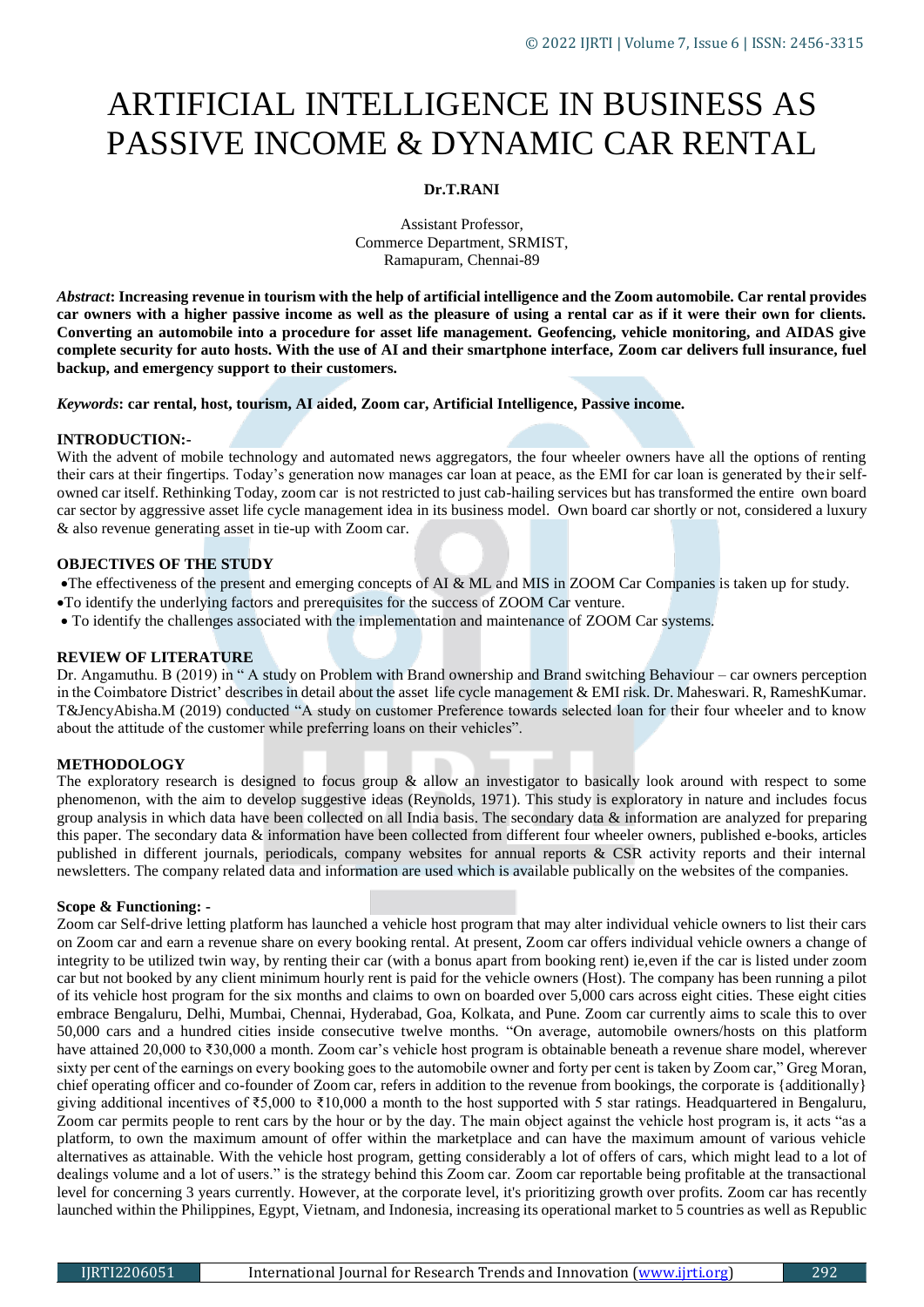of India. The corporate additionally has plans to launch in ten a lot of countries within the next twelve months. "As zoom car invested in IT, international growth, and school infrastructure. Zoom car will become a public company over consecutive twelve months just about – that could be a high priority milestone for the United States of America. Hence, investment behind growth results in increasing individual profits.



# **F E A T U R E S Vehicle Tracking & Safety**

#### Geo-fencing

virtual geographic boundary is created around an area by means of GPS or RFID technology, where in a software is created to trigger a response when a device enters or leaves the area which helps & monitors in real time alerts , to prevent freedom of movement or effective use of the artificial Intelligence to immobilize engine.

IMMOBILIZATION improves visibility & gain control over assets via live GPS tracking remotely. Vehicle movements are monitored within defined boundaries.



# **Connected, Diversified & Intelligent Telematics Solutions**:-

Agnostic solutions can process mobility and trip data from moving vehicles with a Suite of connected technologies offering details about risk exposure, energy consumption, vehicle wear, and mobility patterns to serve your business applications higher revenue through better yield management and dual fleet utilization to expand customer base in a matter of seconds.

# KEYLESS ENTRY:-

Access to an array of KLE based solutions for fleet sharing & advanced operations capabilities.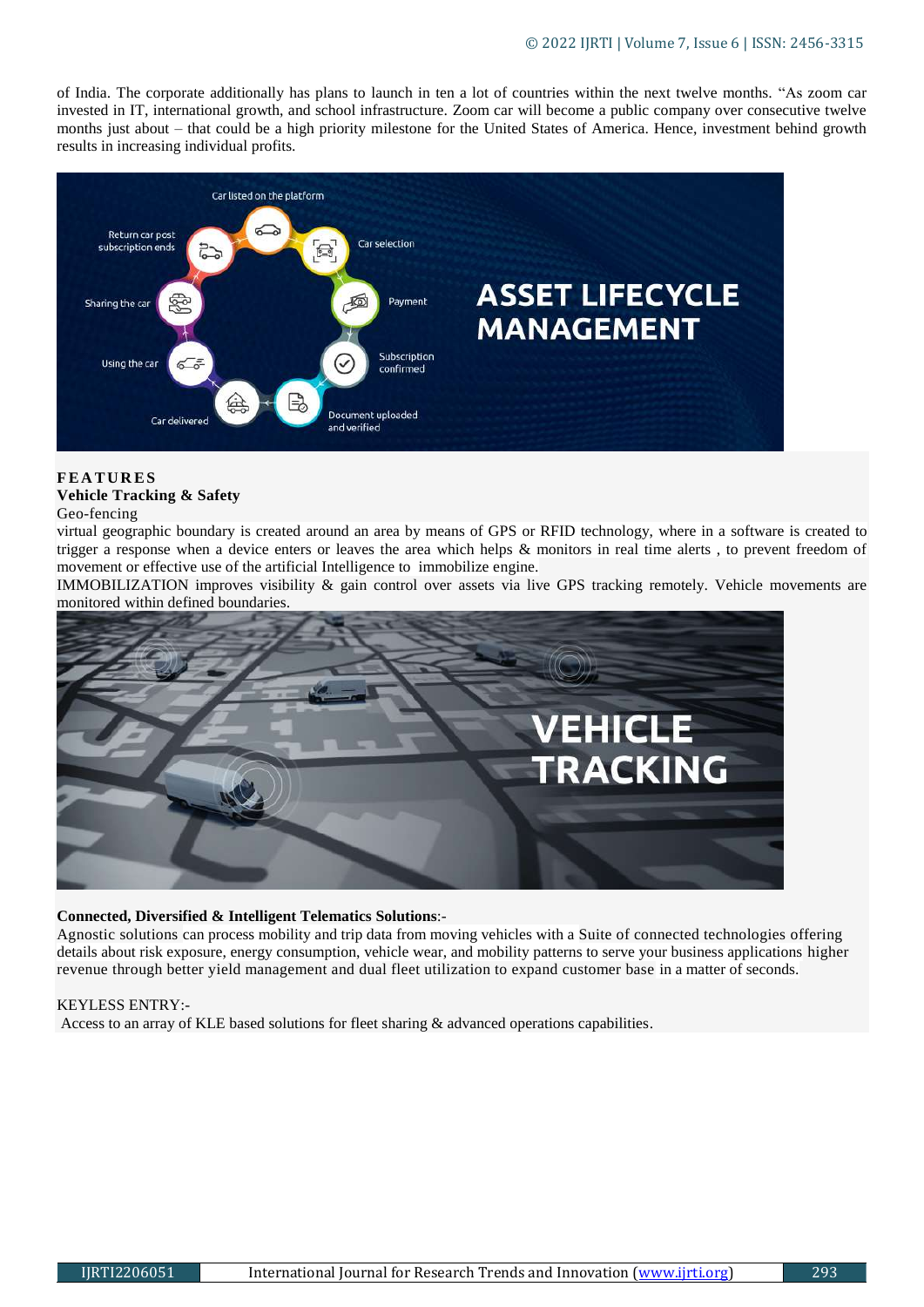

**ADVANCED DRIVER ASSISTANCE SYSTEMS (ADAS) Accident Detection, A&V Recording and alerts powered by AI and ML**:-

This facilitates to improve driving behavior and avert serious accidents

# **Fuel Management**

Fuel level monitoring at real time and detection mechanisms of fuel theft. Access to real time VEHICLE HEALTH parameters, diagnostic checks and insights to reduce fleet downtime and reduces maintenance costs up to 30%. This enhances capabilities of Realtime fuel level monitoring, refills, theft alerts and mileage analysis to reduce fuel pilfrage and losses **Driver Score**

Efficiency of Improved fuel and cost benefits from better driving behavior

#### **Operations Automation**

Daily routine operational tasks are automated and increase uptime over 25%.Navigations are monitored on real time.

# **Vehicle Health Monitoring**

Asset health monitoring systems at real-time for reduced downtime.

#### **Product Portfolio & Key Features FLEET MANAGEMENT DASHBOARD**

One-stop shop for fleet tracking & management with automated alerts and configurable reports. Control room with 360-degree view of fleet.



#### **Significance:**-

- Multi-Partner Ecosystem Multi-device partner compatibility & scalability across the globe with Plug and Play Solutions Proven Next-Generation Technology.
- Best in class stable and scalable technology solutions for yield management and varied partner needs .
- Futuristic Products Always in sync with the evolving business landscape Advanced Data Science & Analytical Capabilities Self-learning algorithms powered by Artificial Intelligence & Machine Learning to predict driver behavior.
- Works Across all Vehicle Types Works seamlessly across all vehicle types 2W, 3W, Cars, Trucks, Buses, EVs, Commercial Vehicles.
- Tireless Commitment to Customer Satisfaction 24X7 dedicated account level & customer support
- Advanced KLE Capabilities
- Served 20,000+ happy subscribers in the first ever shared subscription program
- India's largest B2C Personal Mobility Platform Fleet management experience of managing 20,000+ assets.

# **Quick Go-To Market**

Quick and easy on boarding with a fast turnaround time of one week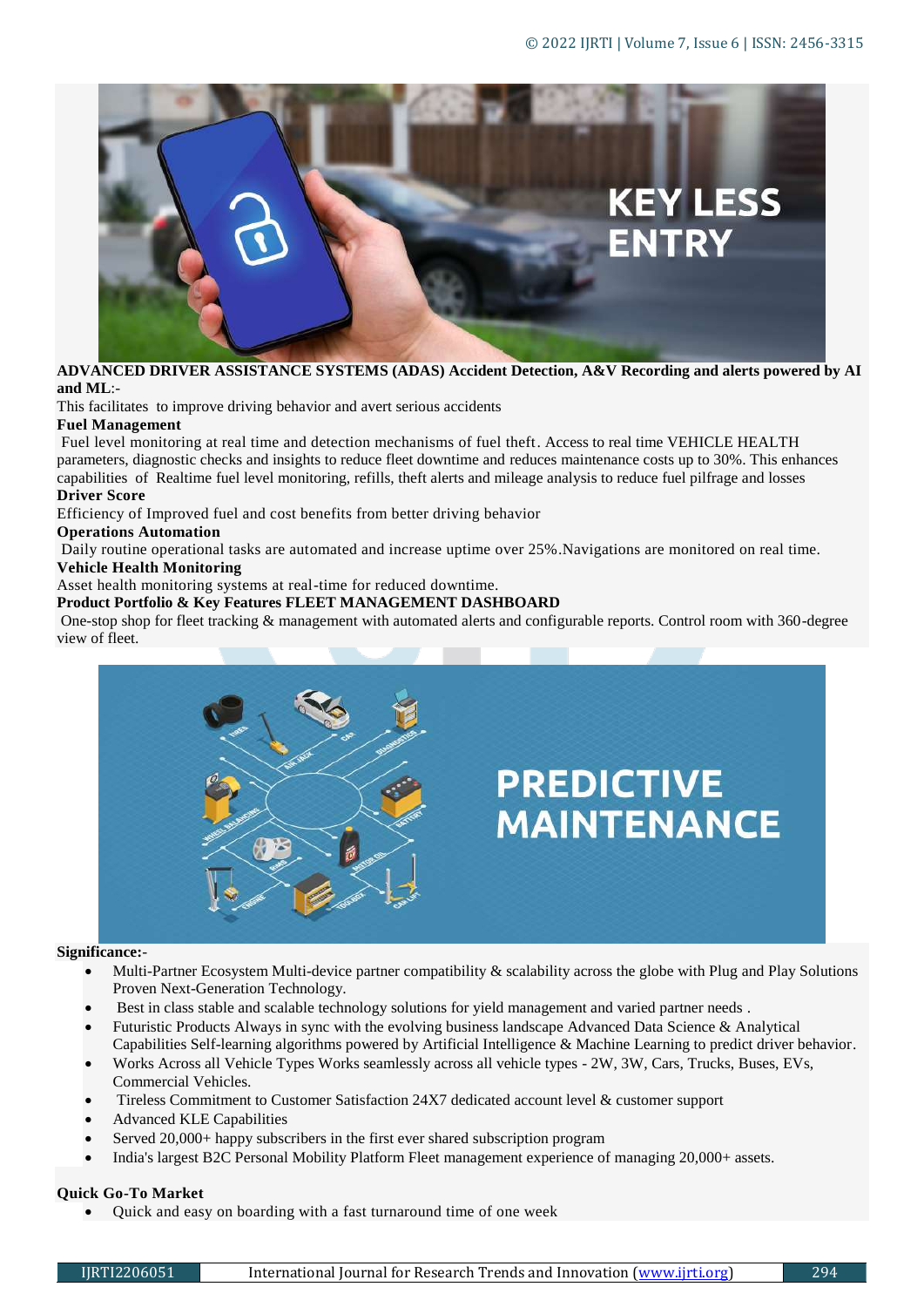

# **India's largest B2C Mobility Platform**

Fleet management experience of managing 20,000+ assets



- **Works Across Vehicle Types**
- Works continously across 2W, 3W, Cars, Electric Vehicles & Trucks



- **Advanced Data Science Capabilities**
- Self-learning algorithms powered by Artificial Intelligence & Machine Learning to predict driver behavior



# **Commitment to Customer Satisfaction**

• 24x7 dedicated assistance and support system



#### **Pioneer in Shared subscription**

Innovative techniques to enable 2-sided marketplaces for better utilisation & revenue



# **Proven Next Gen Technology**

Best in class stable AI and scalable tech solutions ML



# **Futuristic Products**

Always in sync with the evolving business landscape



- **Powering Multiple Sectors**
- Partners range from Government bodies to Global companies across varied geographies
- **Transparent, fuel and insurance inclusive pricing policy from Zoom car:-**

Pricing policy simple and transparent. When we book a Zoom car, the prices always include the fuel. Even if we are refueling during our trip, just we fill up and keep the receipt, and we will get refund that amount refunded.our reservation comes with a certain number of free KiloMeter's depending on the tariff plan we've chosen and numbers of hours booked.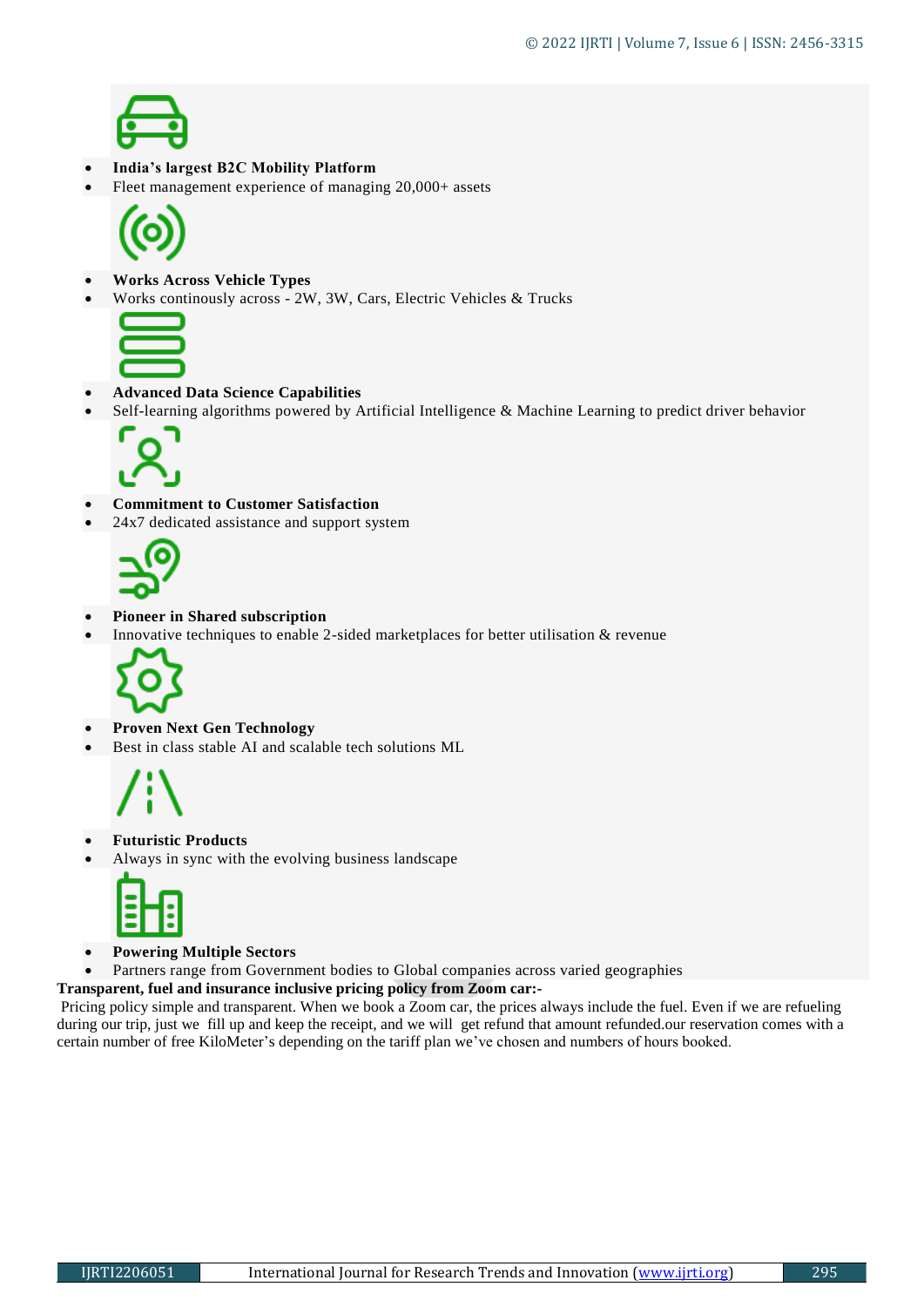

Every bookings comes with full insurance, limiting your liability in case of an accident.

#### **The booking process-**

Log on to the Zoom car website, choose the vehicle you want (depending on budget or liking), select the kilometers you're likely to cover and whether its intra or interstate, pay the deposit amount and you're good to go. Zoom car gives you the option of delivering the vehicle to your place or has significant pick up points near airports, stations and malls at customer convenience.

#### **Vehicle delivery process:-**

A Zoom car official will deliver in the confirmed location. Zoom car expects the self-drive customer to return the vehicle in a similar condition. With the launch of home delivery services, the customers can now get a car delivered and picked-up by Zoom car executives at a location of their choice, be it office, home or any other place.

#### **Zoom car Host Program (Host means real car owner)**

- 1. Always serve the bookings assigned
- 2. Availability of the car at the parking location
- 3. Always provide full tank of fuel
- 4. The car must be clean.
- 5. Always maintain the car in good driving condition

#### **Creating a Listing**

### Journey of making a listing on Zoom car begins with creating a listing.

**What is a 'Listing'**-Listing is the duration for which the Host choose to share their car. A listing is the duration between a start date & time to end date & time. Example: 7th May 6Am to 10th May 9:00 PM. Start date & time to end date & time is chosen by the Host and it could be any time duration greater than 60 hours. When listing is created app shows like this

| Your Listing - C9SBW3                        |               |
|----------------------------------------------|---------------|
| The next listing for your Ciaz (A<br>7:00 AM | starts at     |
|                                              |               |
| Wed, 1st Jun                                 | Thu, 30th Jun |

Listing

- 1. Host can make any number of listings as long as they are not overlapping
- 2. listing goes 'live' between the chosen start date & time and end date & time
- 3. car is only offered to be shared for durations when it is live
- 4. Host can get bookings from clients only for the time when car is live (ie,listed) create a listing process
- 5. Host can create a listing by either using the 'share car' button.